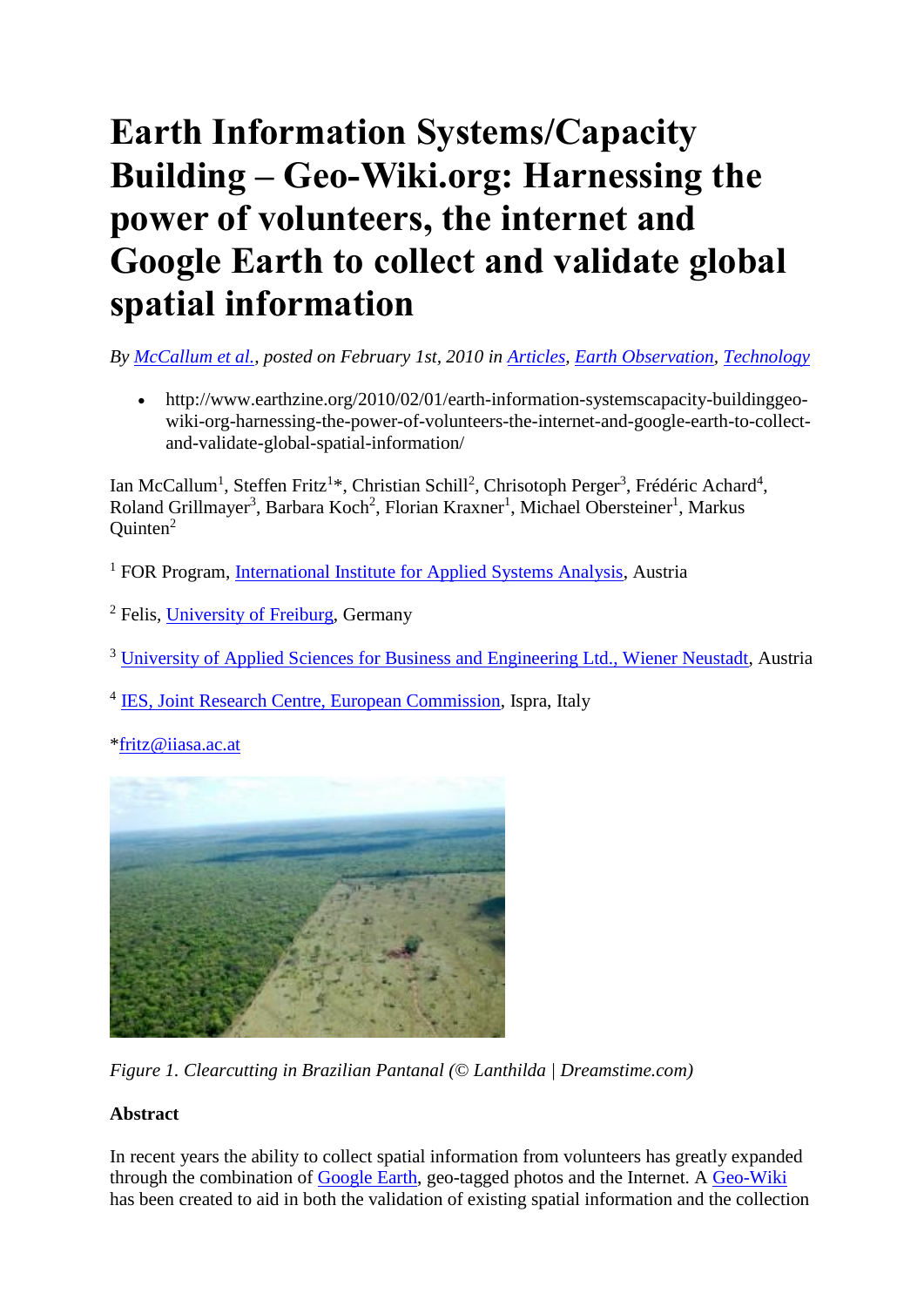of new information through the powerful resource of crowdsourcing. A case study of a land cover validation [Geo-Wiki](http://www.geo-wiki.org/login.php) is described, in which the tool is used to validate existing global land cover products. The potential of such a tool for other applications is also recognized.

## **Introduction**

With an ever increasing dependence on spatial information, and an increasing importance placed on results derived from that information, it becomes crucial to better harmonize and understand the quality of this expanding volume of data. New opportunities exist to collect additional spatial information via the Internet that were non-existent until just a few years ago. Additionally, many international, intergovernmental protocols and conventions rely on this information (e.g. the Kyoto Protocol, the Convention on Biological Diversity, the Convention to Combat Desertification; and others). However, much of the spatial data used to support these important initiatives is conflicting or contains limited validation. New efforts are thus required to improve the quality of spatial information.

In recent years, the exchange of geographic information has increased exponentially [1] and an enormous resource of volunteered geographic information [2] has emerged. In particular, due to major advances in technology development along with the emergence of Web 2.0, it is now possible for ordinary citizens to build large datasets, reversing the traditional top-down flow of information.

One example, a web-validation tool for land cover [\(geo-wiki.org\)](http://www.geo-wiki.org/login.php), is extremely valuable as accurate and up to date information on global land cover plays an important role in a number of different research fields (e.g. climate change, monitoring of tropical deforestation and land use monitoring). Since global land cover datasets contain large areas of disagreement (e.g. a total area of 404 million hectares is identified as croplands in [GlobCover](http://ionia1.esrin.esa.int/) but as non-croplands in [MODIS\)](http://modis-land.gsfc.nasa.gov/landcover.htm), it is beneficial to involve a wider community to validate global land cover datasets and to provide essential information which can help to improve current global land cover. The traditional approaches of data collection and accuracy assessment are still valid and necessary, but can be complemented by such validation exercises.

In addition to land cover, other opportunities exist for such a methodology, including: reporting deforestation (Fig. 1) and illegal logging, property rights infringements, health threats and others. Following the principles of the Global Earth Observation System of Systems [\(GEOSS\)](http://www.earthobservations.org/geoss.shtml), such a tool provides decision-support to a wide variety of users.



*Figure 2. Results of global land cover disagreement in both cropland and forest areas, based on an analysis of three existing land cover products: GLC-2000, MODIS and GlobCover.*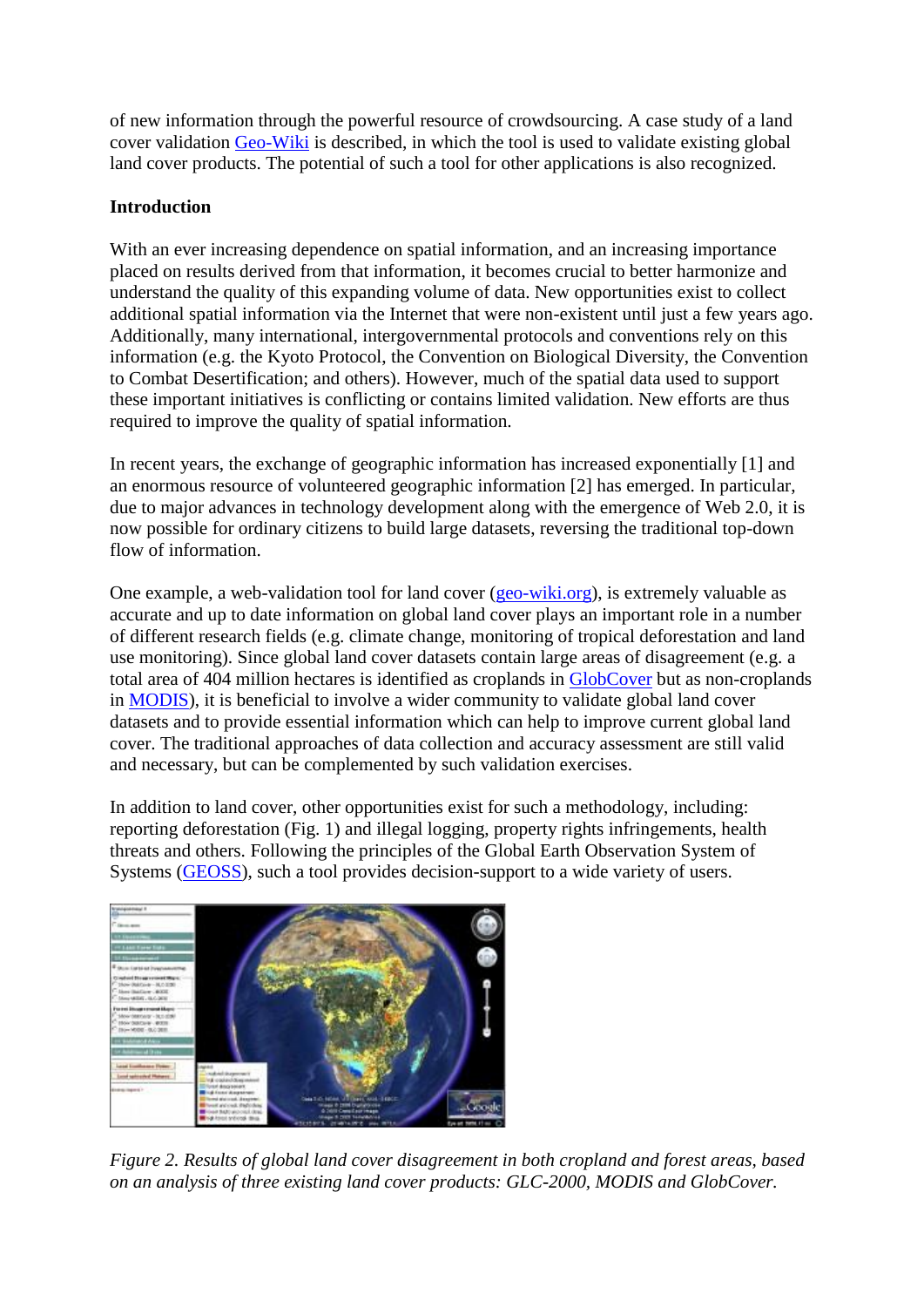## **Case Study: Land Cover Validation**

With an ever increasing amount of very fine spatial resolution images available on Google Earth, it is becoming possible for every Internet user (including non-remote sensing experts) to distinguish land cover features with a high degree of reliability. Such an approach is inexpensive and allows Internet users from any region of the world to get involved in this global validation exercise [3].

Currently in [geo-wiki.org,](http://www.geo-wiki.org/login.php) volunteers have the ability to view both cropland and forest Disagreement Maps that were derived from three recent global land cover datasets: [GLC-](http://bioval.jrc.ec.europa.eu/products/glc2000/glc2000.php)[2000,](http://bioval.jrc.ec.europa.eu/products/glc2000/glc2000.php) [MODIS](http://modis-land.gsfc.nasa.gov/landcover.htm) and [GlobCover.](http://ionia1.esrin.esa.int/) Disagreement Maps guide the volunteers to areas of the globe with the highest levels of disagreement – prioritizing the disagreement hotspots in a global cropland/forest Disagreement Map (Fig. 2).

With the help of Google Earth, the next step is to select and visualize available high resolution images as well as to upload or view geo-tagged field pictures (e.g., from [Panoramio.com,](http://www.panoramio.com/) [Confluence.org,](http://www.confluence.org/) or from research projects such as the Global Monitoring for Food security Project [\(GMFS\)](http://www.gmfs.info/)), and determine which land cover type is found on the ground (Fig. 3). Volunteers are then asked to decide if the land cover products correctly capture what they see or know to exist on the ground. In addition, it is possible to recommend a new land cover class (i.e. select from a list of possible land cover types, and upload available photos to support the decision). All information entered by volunteers is recorded in a publically available spatial database. This validation database contains a record of the agreement among the datasets, and can be used in the future to create an improved hybrid dataset.

### **Remaining Challenges**

Despite the enormous potential of [geo-wiki.org,](http://www.geo-wiki.org/login.php) two main challenges remain. The first challenge is to attract a wide range of volunteers from across the globe. In terms of possible further low cost outreach facilities, one option would be to use social networks and existing user groups, especially those which include people who have some type of experience in geography, visual image analysis and mapping. The second challenge is to guarantee a certain level of quality and to ensure that the tool is not misused. As discussed by a number of authors, the question of credibility of public voluntary contributions is crucial. It can be assumed that if the application is designed in a way similar to Wikipedia and entries are to some extent monitored by volunteers (and are open to additional information by anyone who disagrees with them [4]) – the application has potential to become truly successful.

## **Future Outlook**